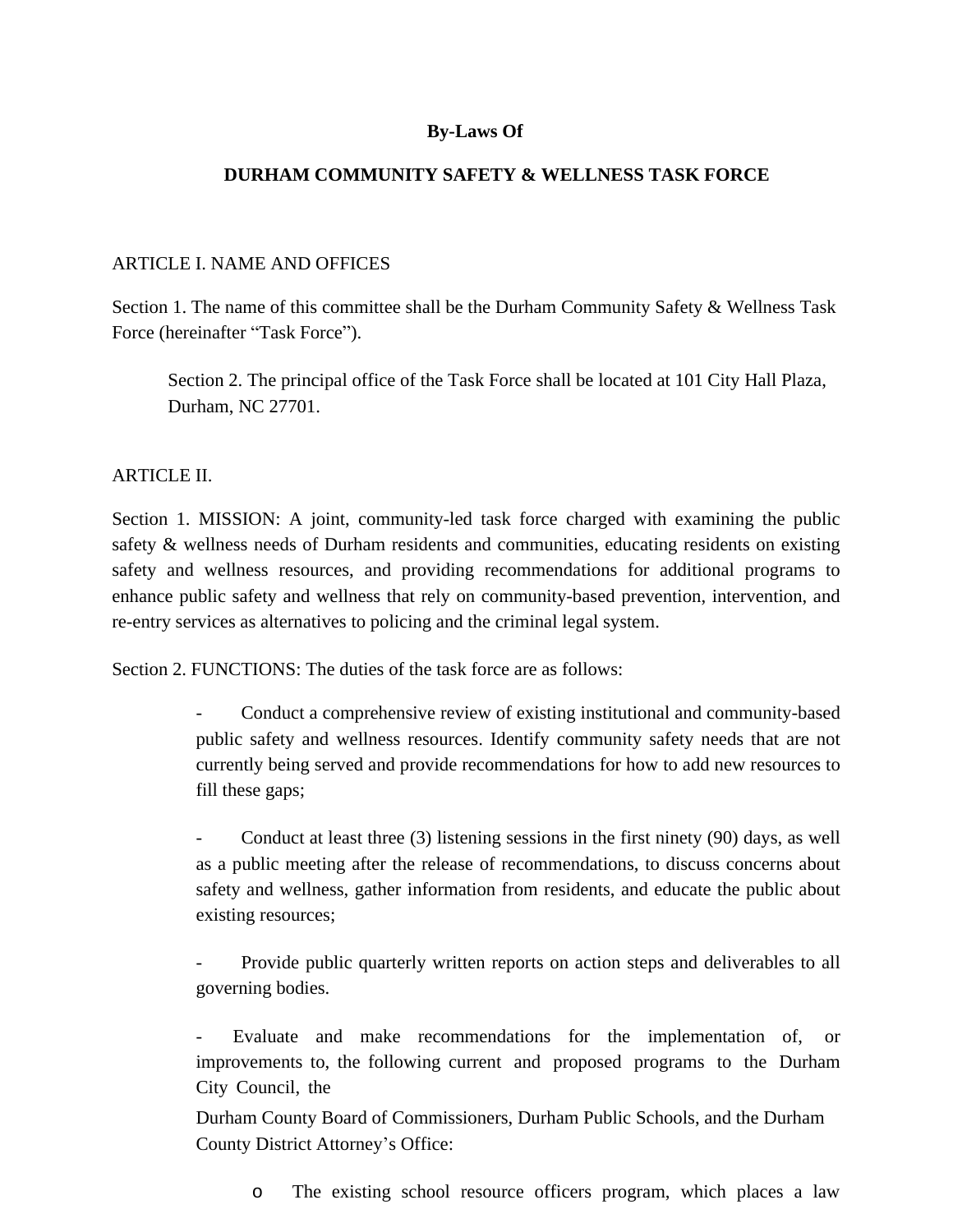enforcement official into every Durham County middle school and high school.

o The existing Durham County drug court, which provides an alternative court system for some drug-related charges.

o An expanded violence interrupter program (Bull City United) which trains formerly justice-involved residents to intervene in situations of violence to prevent escalation -- including a specific domestic violence cohort to focus on intervention and domestic violence cases.

o A new community nonviolence, mental health first aid, and de-escalation training program, focusing on residents who are most likely to be victims or perpetrators of violence.

o A new on-call crisis response, which would allow certain calls for police assistance to be handled by other trained professions such as social workers, crisis counselors, psychiatric nurses, etc.

### ARTICLE III. NON-POLITICAL/NON-SECTARIAN ORGANIZATION

Section 1. The Task Force shall be non-political, shall not support any political party or candidate for public office, and shall NOT take positions on matters of governmental policy or legislation, except for those relevant to its purposes. The organization shall not directly or indirectly participate or intervene in any political campaign on behalf of or in opposition to any candidate for public office.

Section 2. The Task Force shall be a non-sectarian organization. No member shall be remunerated for services, other than the reimbursement for expenses actually incurred in the discharge of official duties by members of the organization.

Section 3. The Task Force shall not discriminate on the basis of race, sex, color, national origin, religion, gender, sexual orientation, age, gender identity or disability.

#### ARTICLE IV. MEMBERSHIP

The Task Force shall consist of 17 members. The Mayor and the Chair of the County Commission shall designate two residents as chairpersons of the Task Force, who shall also be members of the Task Force. Each governing body shall appoint a member as a liaison to the task force. Prospective members shall reside within Durham County.

The City of Durham shall appoint five (5) members with the following expertise:

Public policy (1)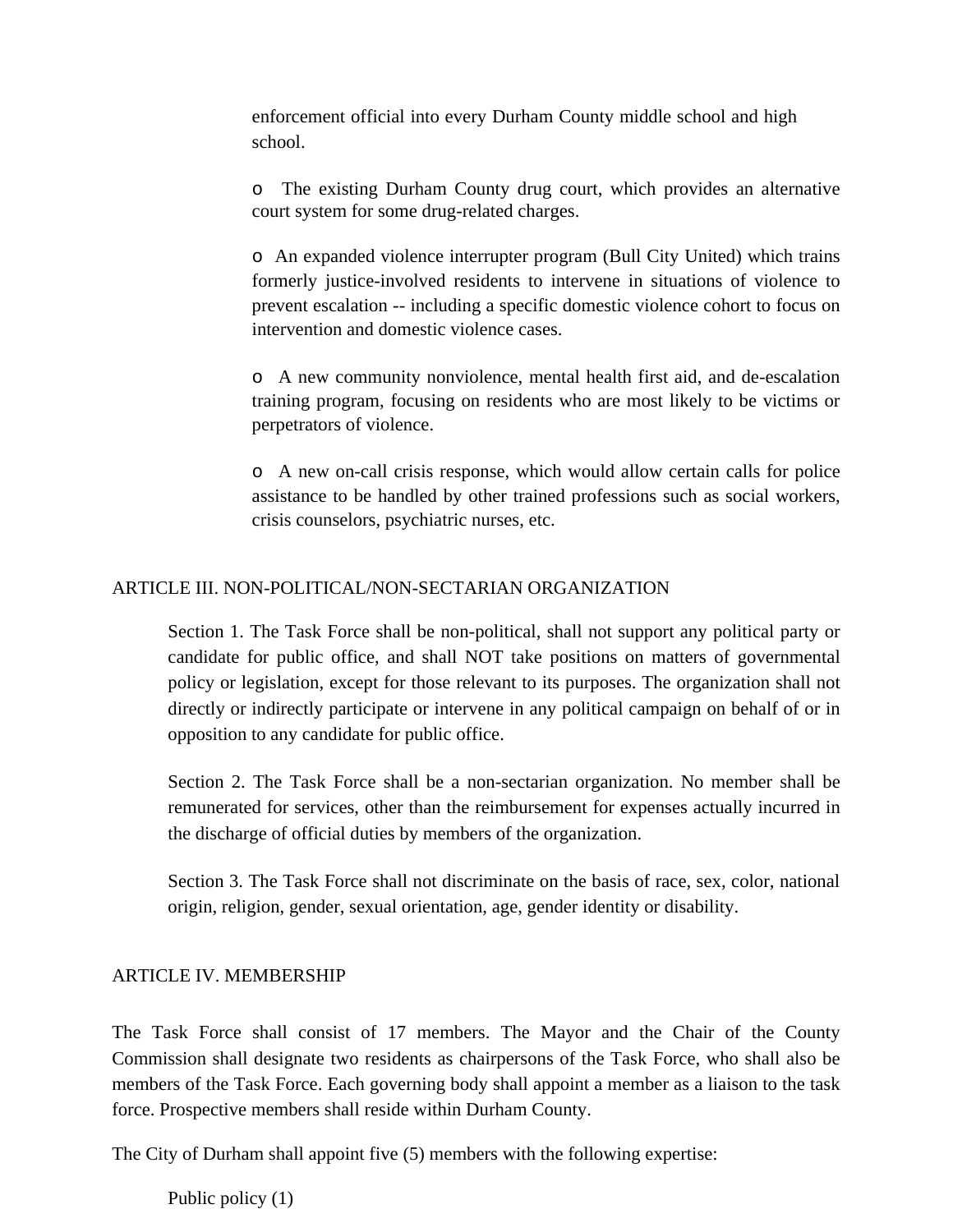```
Community organizing (1)
Justice-involved (1)
At-large (2)
```
The County of Durham shall appoint five (5) members with the following expertise:

Parent of a murdered child (1) Community organization leader (1) Justice involved (1) At-large (2)

The Durham Public Schools Board of Education shall appoint five (5) members with the following expertise:

Education (1) Youth under age 25 (2) At-large (2)

### ARTICLE V. MEETINGS

Section 1. Task Force meetings will occur once a month at a time and place to be determined by the Task Force members. The Task Force may hold meetings more frequently if necessary.

Section 2. Members will receive the agenda via e-mail, prior to the monthly meeting. All meetings will be open to the public and will be pre-announced through the City Clerk's Office. Individuals wishing to be heard may do so and the amount of time each individual will be allotted will depend on the amount of persons wishing to be heard at any given meeting.

### ARTICLE VI. COMMUNITY RESOURCE PANEL

A Community Resource Panel shall be formed to assist the work of the Task Force, with the understanding that the Task Force can add members to the Panel as they see fit. The Panel will consist of members from the following entities:

Durham County Sheriff Durham Police Chief Criminal Justice Resource Center Director Durham Public Schools Superintendent Public Health Director Alliance Behavioral Health Administrator Crisis Response Center or Family Justice Center Director Juvenile Prevention Council Administrator EMS Community Paramedicine Director Durham District Attorney Durham Department of Social Services